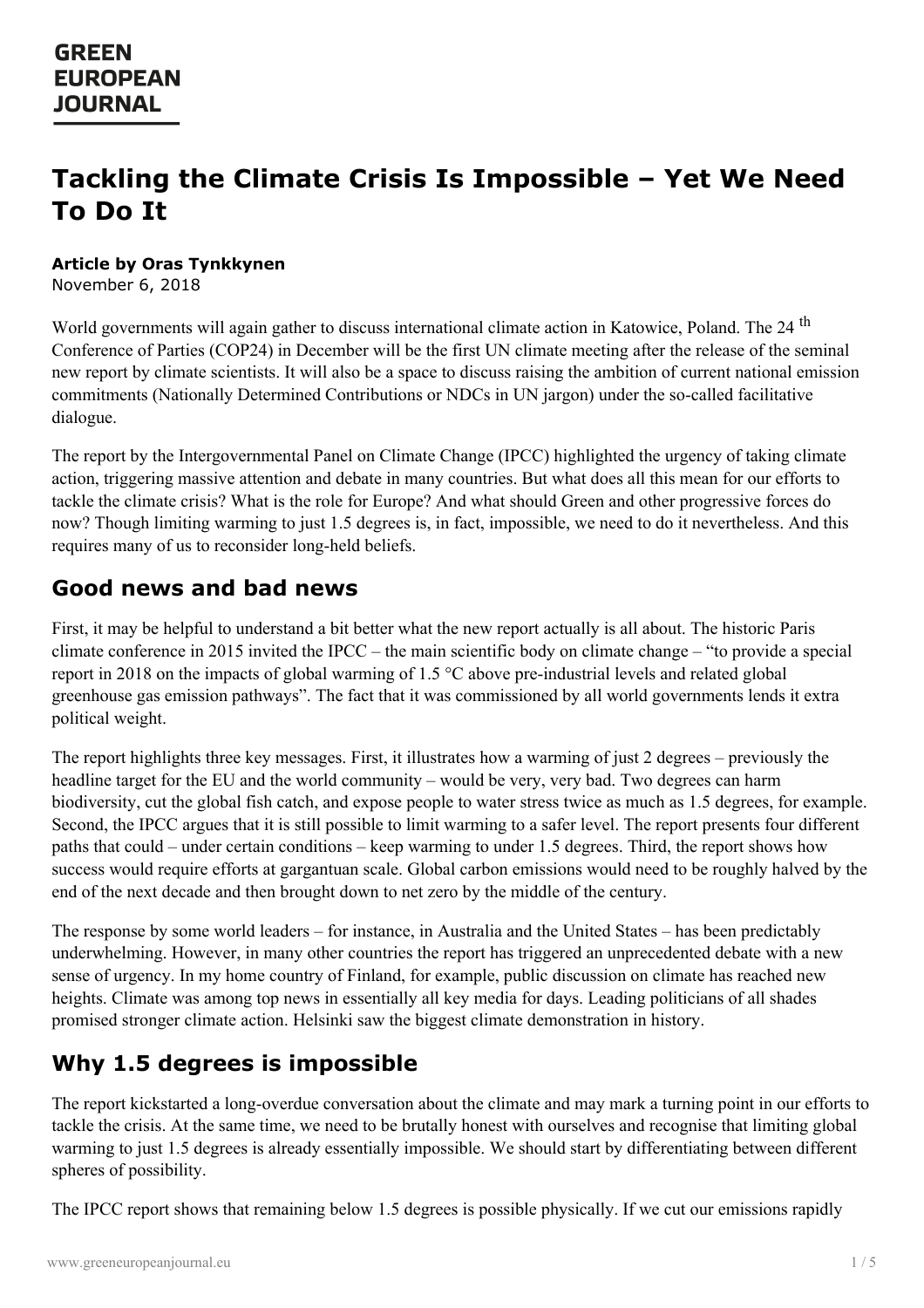enough, there are no atmospheric forces that would push us beyond the limit.

It is also possible technically. We either already have the required technologies or they are likely to become available in the necessary timeframes. And the task is possible economically. The cost would certainly be high, especially initially, but factoring in co-benefits to people and the environment as well as avoided climate impacts would make the overall bill manageable. However, limiting warming to 1.5 degrees is impossible politically. And it only takes one kind of impossible to keep it from happening.

I do not use the word impossible lightly. Politics can effect change, even radical change. If world events in recent years have taught us anything, it is that big surprises can and do happen. To understand why the task really is impossible, we need to unpack the scale and speed of emission reductions required. A helpful tool to do this is the global carbon law, developed by high-profile scientists.

## **Reality check**

According to the carbon law, the world would need to halve emissions every decade until 2050. So first halve global emissions once by 2030, then halve them again by 2040 and yet again by 2050. This would keep us broadly in line with limiting warming to 1.5 degrees.

Halving emissions every decade translates into cutting them by 7 per cent a year. Not just in some sectors, not just in some countries, not just in some years – all sectors, all countries, and every single year. To put this figure into perspective, global fossil carbon emissions dropped a total of 1 per cent in 1992 after the collapse of the Soviet Union. The financial crisis left another temporary 1 per cent dent in 2009.

Emission reductions at required scale have never been sustained by even individual countries. For instance, even a country like Sweden – often considered a role model – has only managed to reduce emissions on an average by a little more than 2 per cent a year since 2005. How much is 7 per cent a year? Again, using the case of Sweden, the country would have to cut in less than 18 months emissions equalling the amount currently coming from electricity and district heating combined. Emissions from agriculture? As much would have to be cut in the next two years.

In many countries not even the most progressive parties dare to advocate for emission reductions at required scale and speed.

Of the current emission targets set by governments, precious few come even close to what would be required. According to [Climate](https://climateactiontracker.org/) Action Tracker, only Morocco and The Gambia have commitments compatible with limiting warming to 1.5 degrees – assuming that they are implemented, of course. Everyone else comes far behind. The world's biggest emitter, China, gets a rating of "highly insufficient". The United States, the second biggest emitter, is rated "critically insufficient".

The biggest challenge is not that no major polluter has emission targets even close to what is required. It is that no major polluter is even seriously considering anything close to adequate.

In the EU, Climate Commissioner Cañete is proposing raising the 2030 emission target from 40 per cent to 45 per cent compared with 1990 levels. Europe would not even do its average share of halving global emissions, let alone [compensate](https://www.greeneuropeanjournal.eu) for our historical responsibility and higher capacity. Even this conservative improvement is far from a done deal, thanks to opposition from member states.

In many countries not even the most progressive parties dare to advocate for emission reductions at required scale and speed. In many more, they remain visions of a small, fringe minority. We could, arguably, introduce strong enough climate policies if Green parties got 50.1 per cent of the vote in key countries. To have enough time to cut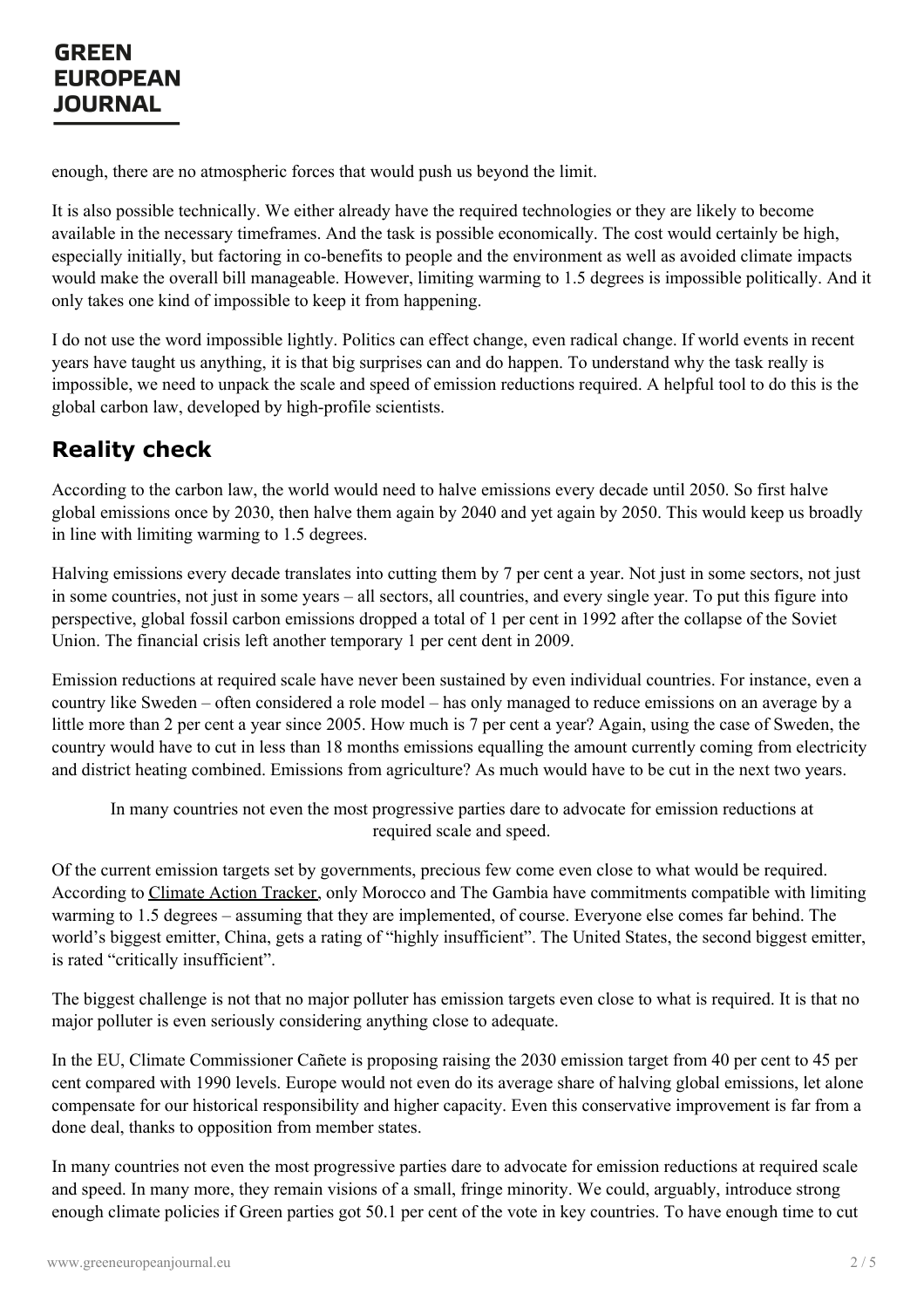emissions by 2030, this would need to happen in the next electoral cycle. How realistic that scenario is, I let the reader judge. (For reference: Europe Elects gives Greens currently a projection of 6.4 per cent in the European elections.)

#### **Why we need to do it anyway**

Where does this leave us? The first option – advocated by many experts – is simply to acknowledge that we are bound to cross 1.5 degrees. However, as the IPCC report clearly shows, this would come at an extremely high price – in economic, environmental, and human terms. Anyone arguing for accepting a higher level of warming would also need to own the destruction it would bring with it. We should also be explicit about who would pay the highest price: the most vulnerable. Giving up on 1.5 degrees would mean giving up on the poorest people most exposed to disastrous climate impacts. A safer bet is to aim at limiting warming to as low as possible. Every tenth of a degree counts, measured in the grim metrics of human lives and species lost.

Ambitious climate action is essentially risk management. If we now decide to give up on 1.5 degrees, there is no turning back later as the remaining carbon budget is used up quickly. If we, instead, try to cut emissions much faster, we can buy time. This would allow us to still remain within 1.5 degrees if we are lucky enough to get happy surprises later – radical innovations, political shifts, the climate system turning out to be more resilient than estimated.

We should also never discount human ingenuity – nor perseverance.

American clean energy investor Jigar Shah makes the point that we should get key climate solutions up to 10 per cent penetration. If the time is right later and leaders finally wake up, the solutions would be ready to be scaled up with forceful policies. We should also never discount human ingenuity – nor perseverance. We have seen time and time again in history people rise to the challenge at the 11th hour.

The IPCC report shows that our societies and lives are about to change radically anyway. Either we reinvent our economies to drive down global emissions to zero to tackle the climate crisis, or we suffer the ravages of climate change uncontrolled. Either way, radical change is inevitable. But according to the IPCC, we can still choose which kind of change we want to live with. COP24 is an opportunity for world governments to reiterate their commitment to the goals of the Paris Agreement. It is also a time for them to have a frank discussion about how much more action that requires from all of them.

#### **Making the impossible possible**

How do we then make the politically impossible possible? The answer is elusive, but some ideas can hopefully get us started.

First, governments need to increase the ambition of emission targets. The IPCC shows that if we fail in bending the curve fast enough before 2030, the game is over. In the EU, we need to raise the 2030 emission target to at least – 55 per cent, preferably higher. Aiming for net zero emissions before mid-century can also help, as long as it triggers more action in the short term.

Second, [everyone](https://www.greeneuropeanjournal.eu) needs to take action now. Concrete emission reductions on the ground are obviously needed to remain within the scarce carbon budget. However, they can also enable higher ambition in the future if we can show reducing emissions is both feasible and desirable.

Third, stronger alliances must be built. At the international level we need alliances of progressive countries to solve the game theory puzzles preventing individual countries from moving forward. At every level we need new and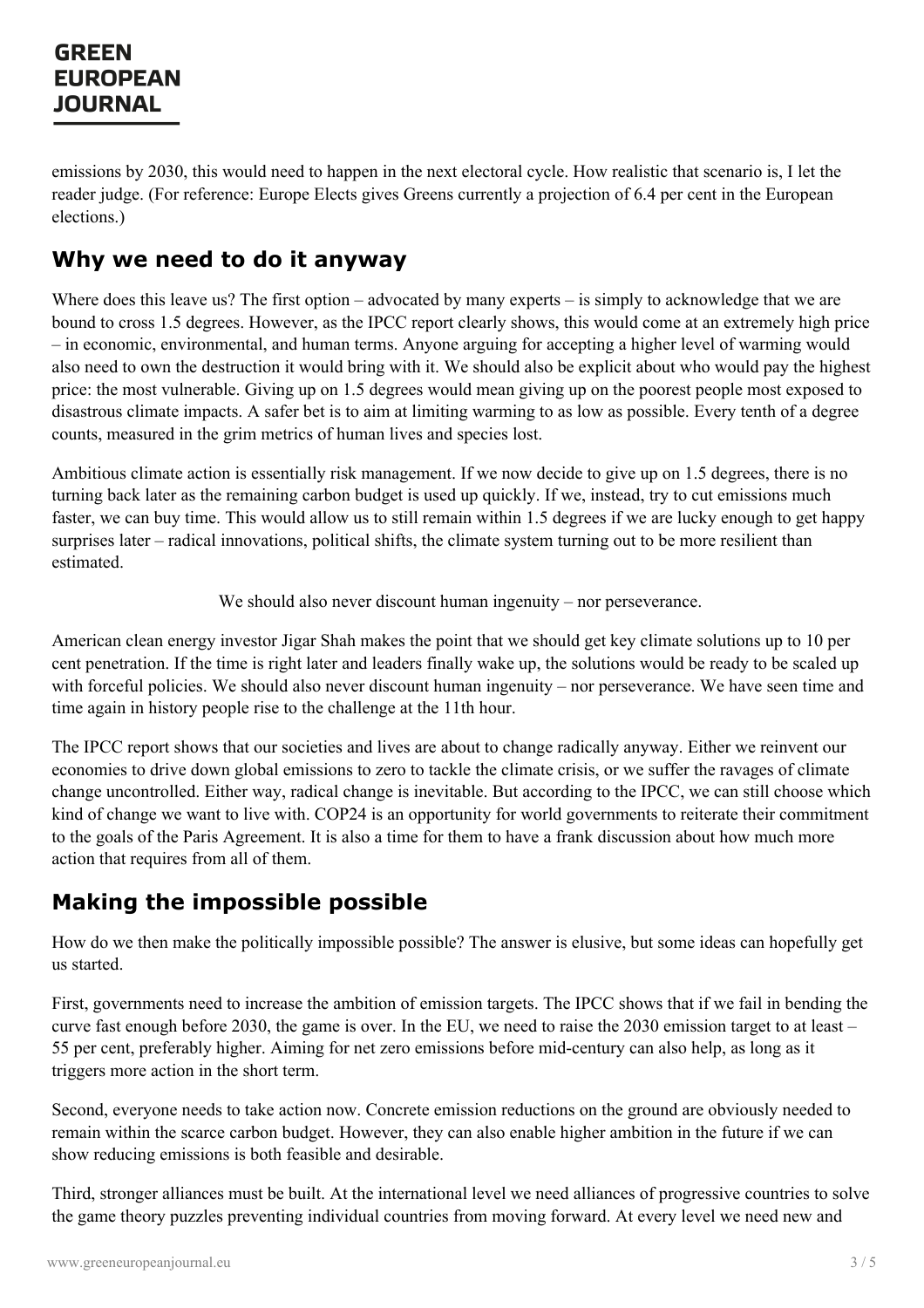surprising alliances across physical, sectoral, and mental borders to build enough momentum.

Fourth, financial flows have to be redirected. This means pulling money out of fossil fuel projects and companies – bound to fail anyway in a future with meaningful emission reductions. But this also means ramping up international climate finance to enable countries in the global South to leapfrog over the destructive fossil-driven growth model that the North followed.

Fifth, governments and companies alike need to multiply investments in climate innovation. This includes the development and demonstration of emerging solutions such as enhanced geothermal power. But we also need radical innovations that could in the future be game-changers, such as synthetic meat and direct air capture of carbon dioxide.

#### **Tough questions for the Greens**

Greens should be uniquely equipped to deal with the civilisational challenge ahead of us. But we, too, may be faced with some uncomfortable choices – especially in countries and situations where we are in positions of power. We should not shy away from openly debating difficult issues. In that spirit, I present four questions we should be asking ourselves.

First, do we need to rethink our priorities? Greens have been the political force advocating for strongest climate action. But we have also had a host of other (undeniably important) issues in mind. Political capital is a limited resource. If we spend much of it on other issues, less remains for climate action. If we are serious about the urgency of the climate crisis – and the radical changes needed to tackle it – this needs to be reflected in the way we prioritise issues.

Second, do we need to reconsider alliances? Greens have been good at reaching out to like-minded partners in the civil society. At times we have been equally good – or even better – at rejecting co-operation with populists and industries, for example. A slogan often used by the climate movement argues that to change everything, we need everyone. But to get everyone, we may need to start talking with some surprising – and at times uncomfortable – allies.

Third, do we need to revisit which solutions we advocate – or reject? Classical Green solutions from energy efficiency to renewable energy and public transport would take us a long way in reducing emissions. However, they alone would not get us anywhere near the goal of net zero emissions. All pathways compatible with 1.5 degrees in the IPCC report require large amounts of negative emissions. If we are serious about tackling the climate crisis, we need to have a realistic plan on how to ramp up negative emissions at scale, while minimising the problems related to carbon dioxide removal.

Fourth, do we need to reconsider risk? The Greens have rejected for example gene editing techniques and extensions of nuclear reactor lifetimes based on their risks. These risks should not be belittled, let alone ignored. But we are also faced with the risk of the climate crisis destabilising our civilisation. How should these risks be balanced?

[Answering](https://www.greeneuropeanjournal.eu) these questions will be difficult. But if we really want to tackle the climate crisis – and if we want to make the impossible possible – then these questions deserve serious thought.